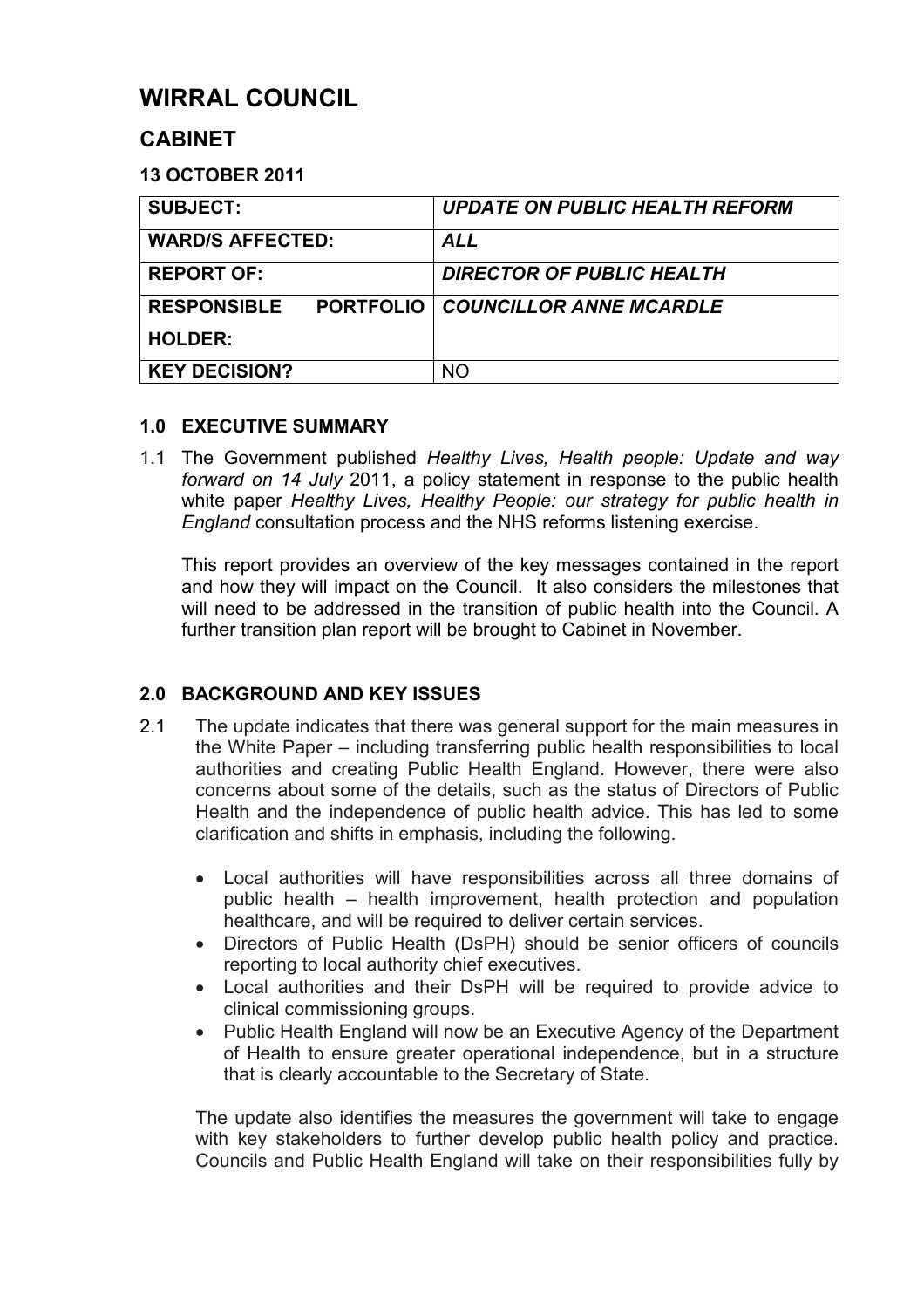April 2013, but the government is encouraging shadow arrangements in preparation for the formal transfer.

## **2.2 Responsibilities of Local Government**

The policy statement confirms that local authorities will be responsible across the three domains of public health: health improvement, health protection and population healthcare. Wherever possible, commissioning decisions will be delegated to local levels, but the Secretary of State will have powers to prescribe through regulation that particular services should be delivered or steps taken, for example in health protection. The following will be mandatory for local authorities to deliver:

- appropriate access to sexual health services
- measures to protect the health of the population, with the DPH having a duty to ensure there are plans in place for this
- ensuring that NHS commissioners receive the public health advice they need
- the National Child Measurement programme
- NHS Health Check assessment
- elements of the Healthy Child Programme.

The government intends to work with stakeholders on further details and to produce a full list of the functions that would be prescribed in regulation.

A list of the other areas of responsibility for local authorities is provided in Appendix A of the policy statement. They include: tobacco control, alcohol and drug misuse, obesity and community nutrition, physical activity, public mental health, public dental health (apart from specialist dental public health), accidental injury prevention, population level interventions to reduce birth defects, lifestyle campaigns to prevent cancer and long term conditions, workplace health initiatives, reducing seasonal mortality, community safety, tackling social exclusion, and supporting/reviewing NHS delivered public health services such as immunisation programmes.

Further discussion is to take place on some functions such as the transfer of public health responsibilities for children under five and the responsibility for promoting early diagnosis in medical conditions.

## **2.3 Role of the Director of Public Health**

Directors of Public Health will have the following key areas of responsibility:

- will be responsible for all three domains of public health and
- will the principal adviser on health to elected members and officers
- will be the officer charged with delivering key new public health functions
- will be a statutory member of the Health and Wellbeing Board
- will be the author of an annual report on the health of the population
- their teams will provide public health expertise, advice and analysis to clinical commissioning groups, Health and Wellbeing boards and the NHS Commissioning board.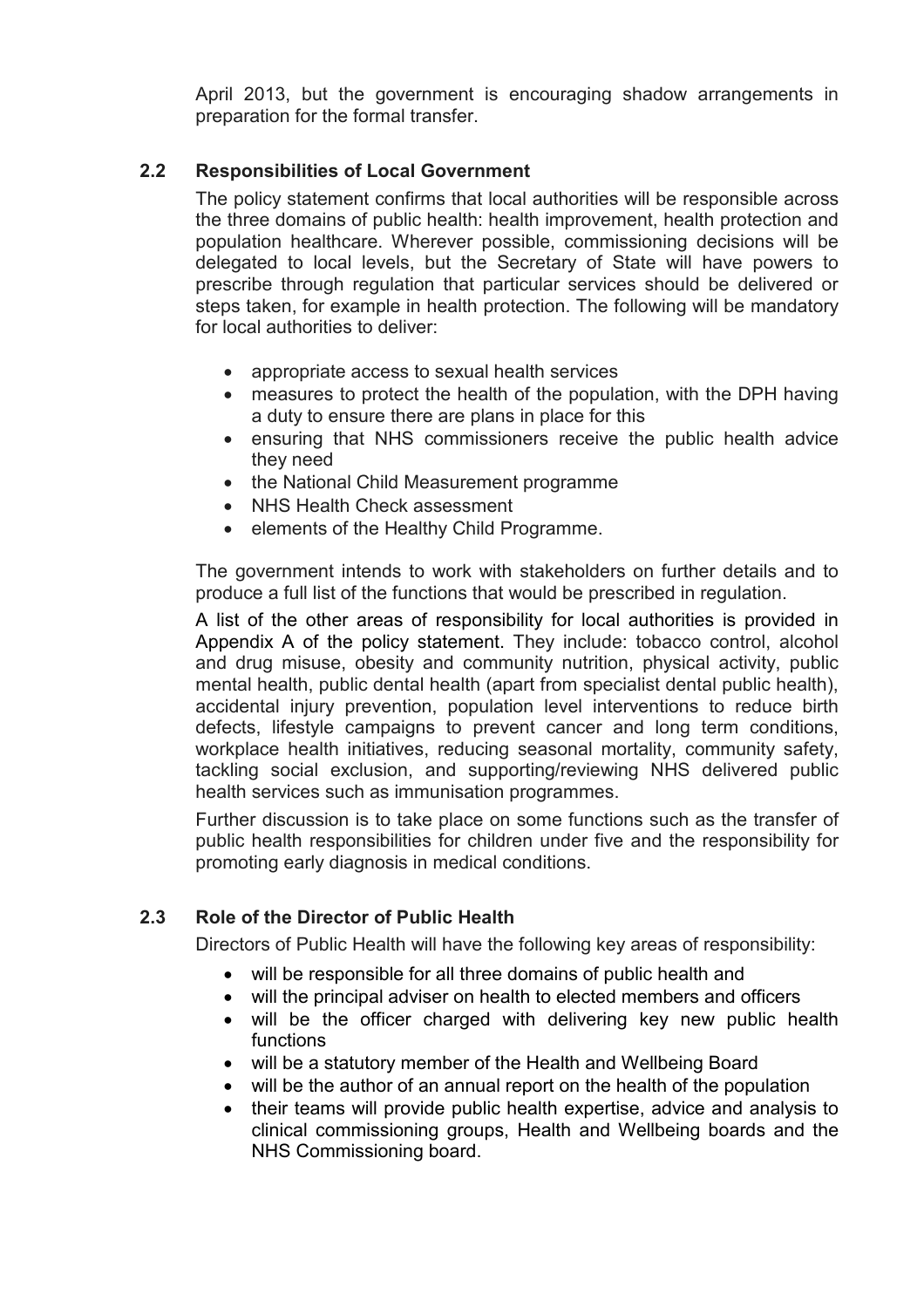In health improvement, they will lead on investing the ring-fenced grant. In health protection, they must ensure that the local area has plans in place to protect the health of the population and respond to the spectrum of incidents, outbreaks and emergencies. In population healthcare, they will provide advice and expertise to clinical commissioning groups and Health and Wellbeing boards. The government intends to work with stakeholders to develop a 'core public health' offer setting out what support NHS bodies should expect from the DPH.

DsPH will be jointly appointed by councils and Public Health England to ensure that appropriately qualified individuals are appointed, and that they receive continuing professional support and advice. The government indicates that 'it is for local authorities to determine the precise detail of their own corporate management arrangements' but they expect that the DPH would be of chief officer status, directly accountable to the Chief Executive and in line with the posts of Directors of Adult and Children's Services.

## **2.4 Funding**

The policy statement indicates that the government wants maximum flexibility for the ring-fenced public health grant to local authorities. It will have limited core conditions which define its purpose to ensure that it is spent on public health functions and has transparent accounting processes. The government will work with stakeholders to consider any possible additional conditions.

The policy statement also indicates that the government is continuing to establish the size of the budget through engagement with the NHS, 'and increasingly local government partners', to refine the assessment of baseline NHS spending on public health activity. Some of this funding will be distributed to local authorities in the ring-fenced grant, some to the NHS commissioning Board for commissioning specific public health programmes, and some would form the budget of PHE. The Advisory Committee for Resource Allocation is continuing to consider what it will recommend as an appropriate formula for the local authority grant. Shadow allocations will be made for 2012/13 by the end of this year. The government indicates that it is committed to ensuring that local authorities are 'adequately funded' for their new responsibilities. On the matter of the health premium (financial incentives to make improvements on a subset of indicators in the outcomes framework), the government indicates that it has considered the consultation response carefully and will undertake detailed developments in the coming months.

## **2.5 Health and Wellbeing Boards**

Health and Wellbeing Boards (HWBs) will have an important role in bringing together the whole system, driving opportunities for the health and wellbeing of the population and promoting joint commissioning and integration in health, social care and public health. The Health and Social Care Bill will make it clear that HWBs should be involved throughout the process of clinical commissioning groups developing their commissioning plans. The Wirral Health and Wellbeing Board had its preliminary meeting to determine the membership and terms of reference on 21 September 2011.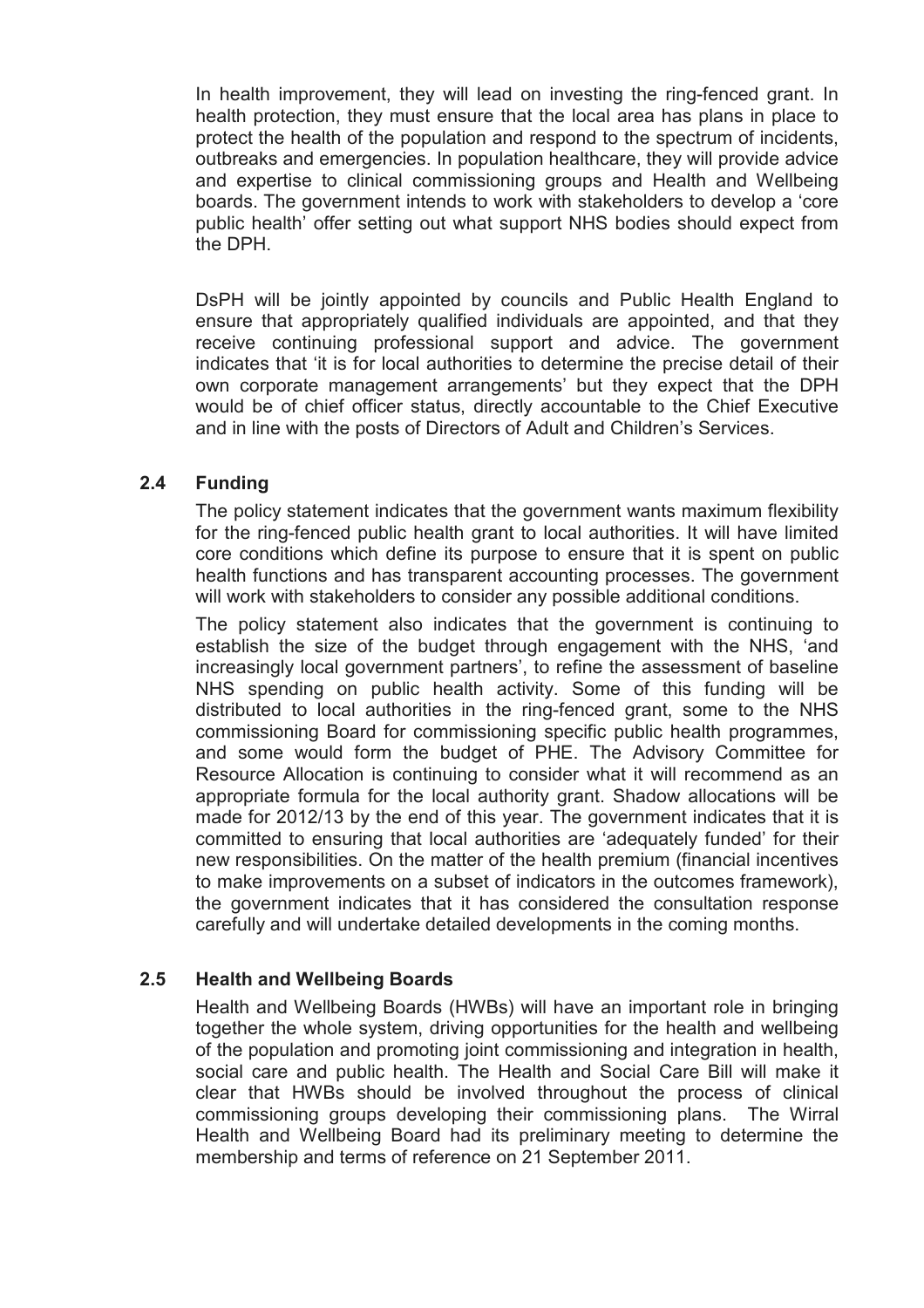## **2.6 Responsibilities of the NHS**

The local NHS will also work across the three domains of public health. It will have to ensure that it is taking healthcare opportunities (e.g. GP contacts) to make a positive impact on public health. It will also deliver a range of specific population health interventions such as immunisation and screening, and will make a contribution to health protection and emergency response. The National Commissioning Board will commission some specialist health services from the public health budget, particularly screening and immunisation programmes.

The government has asked the NHS Future Forum to consider further the role of the NHS in improving health outcomes.

## **2.7 The role of Public Health England**

PHE will bring together expertise from a number of different bodies – the Health Protection Agency, National Treatment Agency for Substance Misuse, Regional Directors of Public Health, Public Health Observatories, the National Cancer Network and national screening committee. The aim is to establish an integrated public health delivery body to provide professional leadership, focus and 'an authoritative national voice'. PHE will now be an executive agency of the Department of Health (DH) with its own distinct identity and a chief executive. PHE will operate at both local and national levels.

PHE will provide support for local delivery across the three domains and will have functions that need to be organised and aggregated at different levels to achieve maximum efficiency and this will include having a local presence. It will provide information, evidence, surveillance and leadership in topics such as the development of joint strategic needs assessment and population health outcomes. It will also be involved in encouraging health improvement action across society including local employers, individuals and families. Health protection and emergency response will be a key responsibility; the consultation raised concern that this was insufficiently robust within the new system. Appendix B of the policy statement sets out how the government intends to strengthen emergency planning arrangements.

At a national level, PHE will instigate national campaigns, such as Change4life. It will work with the National Institute for Health and Clinical Excellence on innovation and improvement and will operate on a UK, European and world-wide basis. It will work particularly closely with the NHS Commissioning Board and the DH, and the government is looking to develop details of the accountability relationship between these bodies

## **2.8 National leadership**

The Secretary of State will provide national leadership for the public health system. Detailed functions include being accountable to Parliament and the public for ensuring that the system works, setting the ring-fenced budget for public health from within the overall health budget, producing legislation where required, establishing the direction for public health nationally and locally, setting the national outcomes framework, holding PHE to account, participating in cross-UK and international development, and working across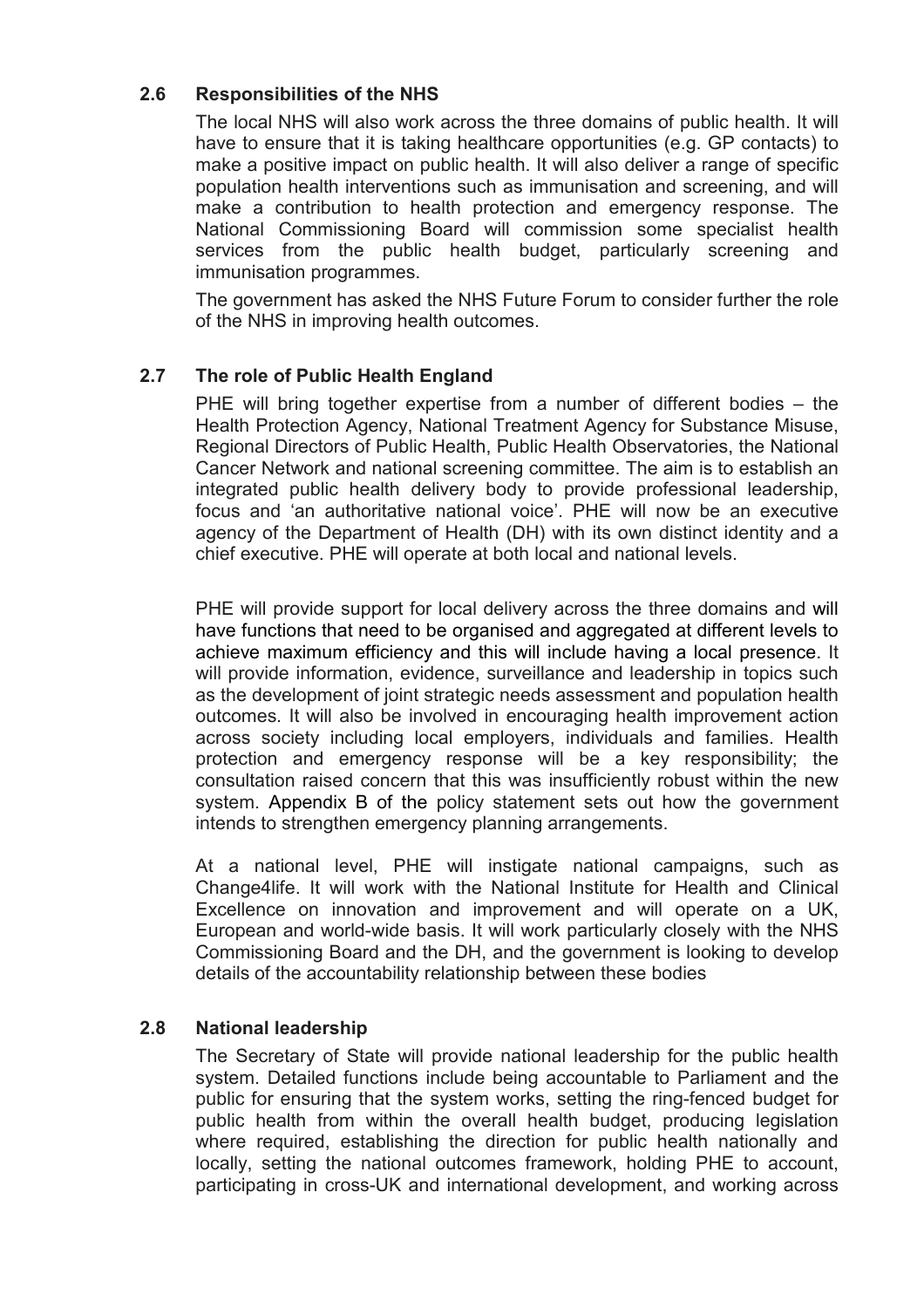Whitehall on issues that impact on public health, such as warm housing. To this end a Cabinet Sub Committee on public health has been put in place. The DH will continue to support the Secretary of State in the delivery of his functions.

## **2.9 Workforce development**

The policy statement indicates that the government is working with stakeholders to develop a public health workforce strategy to support specialist expertise and also a more inclusive approach to recognise that public health is not just a matter for professionals. In response to concerns about terms and conditions in the transition to local authorities, the government indicates that this is a matter for local areas, but it will be developing a high level HR concordat on transition in partnership with NHS and Local Government Employers. Public health organisations have consistently supported introducing independent regulation for the profession; the policy statement indicates that the government is seeking further evidence from the profession on risks to the public which could not be addressed by non statutory means. It will make final proposals in the autumn.

## **2.10 Future Developments**

Further policy statements and agreements will be produced throughout the autumn on the outstanding aspects of the public health system.

- The public health outcomes framework.
- An operating model describing how PHE will work.
- Further details about implementing public health in local government and the role of the DPH.
- Public health funding establishing the baseline for expenditure, details of the allocation methodology, the health premium and shadow allocations.
- An HR Concordat with local government on the transition process.
- A People Transition Plan for the HR process of transfer to PHE.
- A comprehensive workforce development strategy consultation in the autumn.

Regional Directors of Public Health are leading the transition of public health functions at a local level and must agree formal transition plans by March 2012.

## **2.11 Milestones for Transition**

 The transfer of public health into the Council is now one of the Strategic Change Programmes, and a programme initiation document is currently being written. It will need to be refined after the publication of the policy documents described in section 2.10 above, particularly in respect of the HR concordat and the expected publication in December of the shadow public health budgets for local authorities. A transition report will be brought to the Cabinet in November for consideration of any policy issues and decisions required arising from the transfer.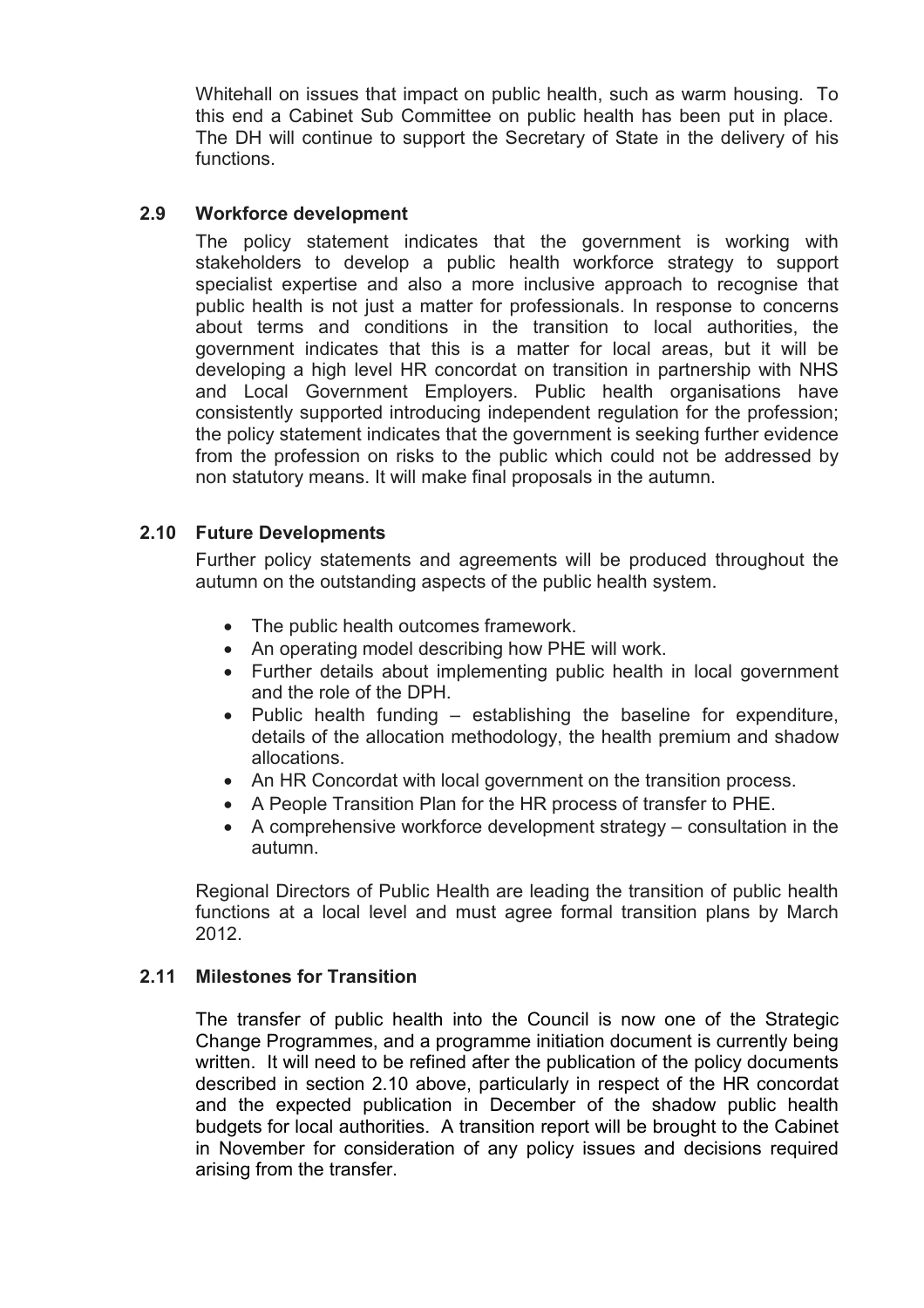Key milestones include:

| Publication of the policy documents for implementing   October/November<br>public health in local government and the HR 2011<br>concordat                                           |  |
|-------------------------------------------------------------------------------------------------------------------------------------------------------------------------------------|--|
| Agreement of the structural arrangements for public   November 2011<br>health within the Council (proposals will be contained<br>in the transition plan Cabinet Report in November) |  |
| Agreement of proposed timing of transfer of any November 2011<br>appropriate staff from the PCT to the Council                                                                      |  |
| Publication of the shadow public health budgets and   December 2011<br>commissioning responsibilities for local authorities                                                         |  |

## **3.0 RELEVANT RISKS**

3.1 The main risks will become more tangible as detail emerges of future funding and human resource policies. The future funding could have implications for the delivery of public health outcomes if the resources are less than that which is currently invested in Wirral through the Primary Care Trust.

## **4.0 OTHER OPTIONS CONSIDERED**

4.1 Not applicable for this report

## **5.0 CONSULTATION**

5.1 Widespread consultation was undertaken on the White Paper for public health. The published policy statement is not intended for consultation. Consultation with staff affected by transfer will need to take place.

## **6.0 IMPLICATIONS FOR VOLUNTARY, COMMUNITY AND FAITH GROUPS**

6.1 Voluntary and community groups are currently supported locally through public health funding. Although there is no immediate change to this, any implications of a change in the level of budget available for public health through local authorities, or policies for local implementation or priority setting might have an impact in future and will need to be reviewed.

## **7.0 RESOURCE IMPLICATIONS: FINANCIAL; IT; STAFFING; AND ASSETS**

7.1 The main considerations for resources will come once the shadow budget is identified, and the human resource plans are published. These issues will be looked at in detail at that stage.

## **8.0 LEGAL IMPLICATIONS**

8.1 The responsibilities of local authorities in public health are identified in the draft Health & Social Care Bill which is making its way through the parliamentary processes.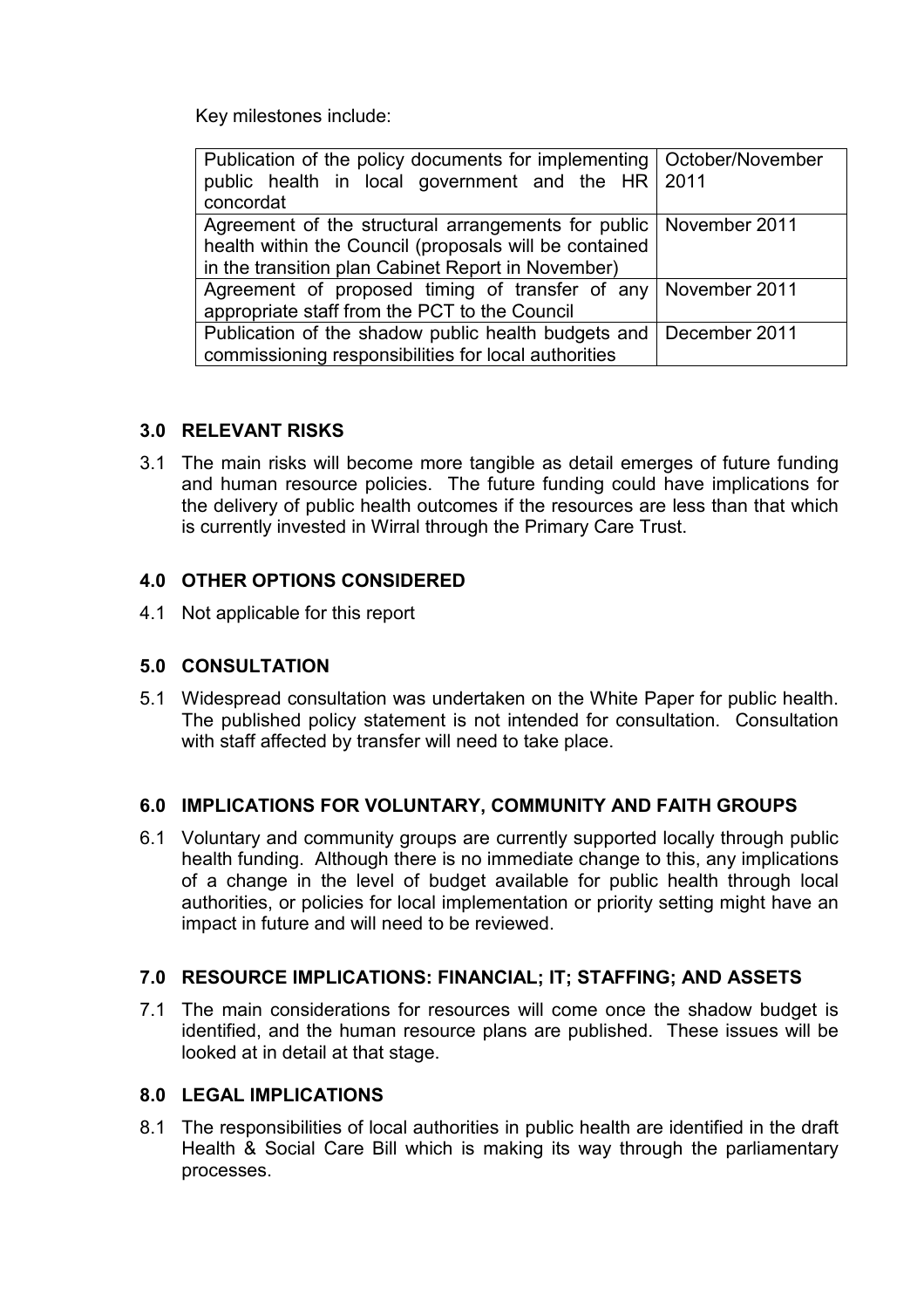8.2 If public health staff transfer to the Council prior to April 2013, then a formal memorandum of understanding will need to be put in place to manage any issues in relation to terms and conditions of work, as well as any agreement on liabilities for costs.

## **9.0 EQUALITIES IMPLICATIONS**

9.1 Has the potential impact of your proposal(s) been reviewed with regard to equality?

 (c) No because of another reason: that this paper does not contain any proposals which would require an equality impact to be undertaken. It is an update on a national statement of policy. It would be useful to consider the equalities impact when the detail of the local responsibilities for public health is better understood.

## **10.0 CARBON REDUCTION IMPLICATIONS**

10.1 Not applicable for this report.

## **11.0 PLANNING AND COMMUNITY SAFETY IMPLICATIONS**

11.1 Not applicable for this report.

## **12.0 RECOMMENDATION/S**

12.1 It is recommended that Cabinet note the contents of the report and request that a further report on transition is brought to it when more detail is available in relation to future responsibilities, budget and human resource issues.

## **13.0 REASON/S FOR RECOMMENDATION/S**

13.1 Further reports are expected in the Autumn on the development of budget allocations, public health outcomes and the local authority and Director of Public Health roles. A transition plan for Wirral will be constructed using this information during the late Autumn.

## **REPORT AUTHOR: Fiona Johnstone**

*Director of Public Health* telephone: (0151) 651 3914 email: fiona.johnstone@wirral.nhs.uk

## **APPENDICES**

*None* 

## **REFERENCE MATERIAL**

Healthy Lives, Healthy People: Update and way forward. Published by the Department of Health.